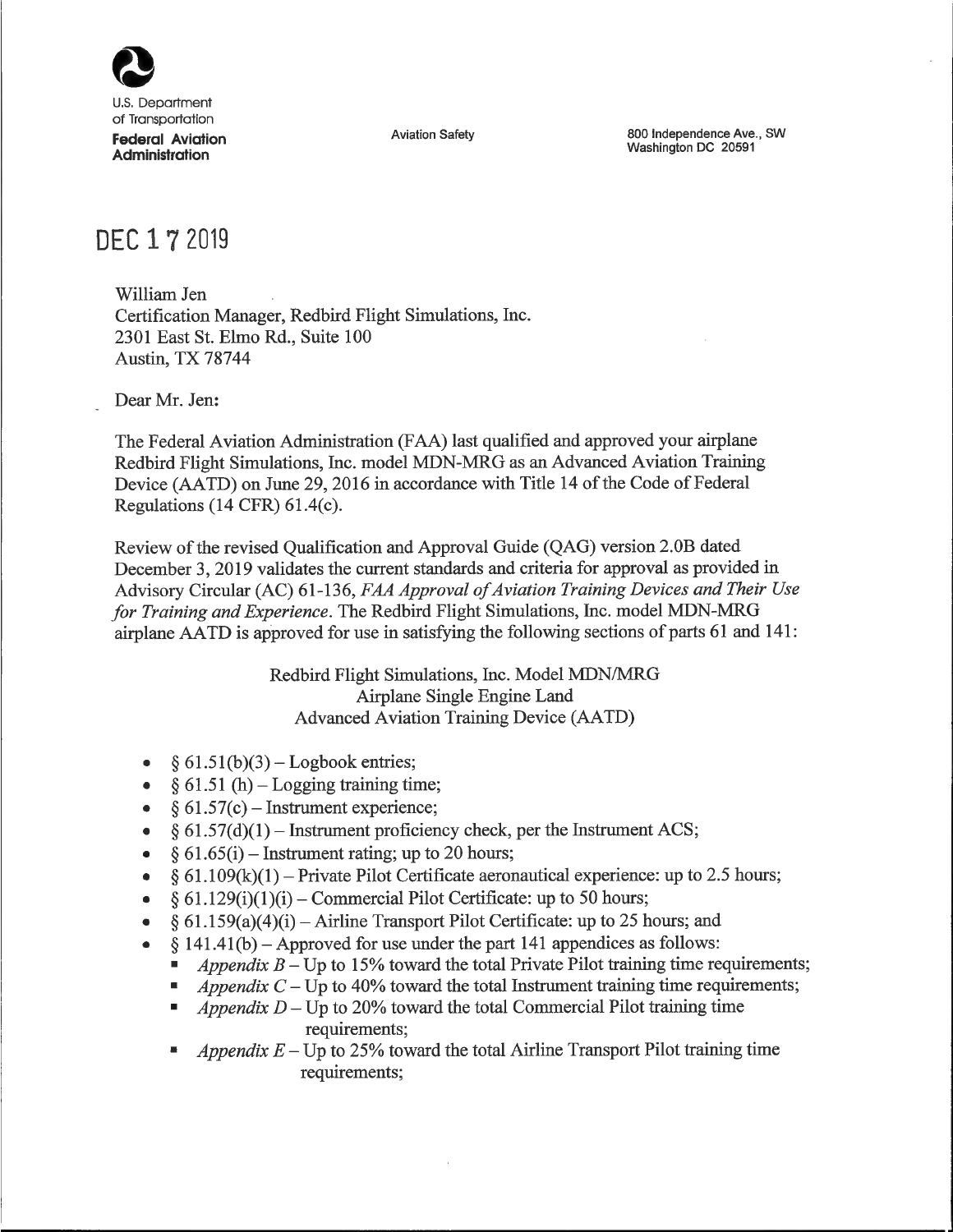- *Appendix*  $F Up$  to 5% toward the total Flight Instructor training time requirements;
- *Appendix*  $G$  Up to 5% toward the total Flight Instructor Instrument training time requirements;
- *¯ Appendix I, Private Pilot addingAirplane Category and Single Engine* Class Rating Course  $-$  Up to 3 hours toward the total training time requirements;
- *¯ Appendix I, Commercial Pilot adding Airplane Category and Single Engine* Class Rating Course - Up to 11 hours toward the total training time requirements;
- *¯ Appendix I,Airline Transport Pilot adding Airplane Category and Single Engine Class Rating Course* -Up to *6.25* hours toward the total training time requirements; and
- *¯ Appendix M, Combined Private Pilot Airplane Certification and Instrument* Rating -Up to *25%* toward the total training time requirements

Note: Minimum training or experience requirements for cross country, night, solo, takeoffs and landings, and the 3 hours of training with an authorized instructor in preparation for the practical test within the preceding 2 calendar months from the month of the test must be accomplished in an aircraft. Private Pilot Airplane applicants must also accomplish the minimum requirement for <sup>3</sup> hours of control and maneuvering of an airplane solely by reference to instruments specified in § 61.109 in an airplane. Additionally, no portion of the practical test or type specific training credit can be conducted in an AATD.

This approval is contingent upon the following conditions and limitations:

- 1) This AATD must maintain its performance and function without degradation. The minimum instrument requirements specified under § 91.205 for day visual flight rules (VFR) and instrument flight rules (IFR) must be functional during the training session;
- 2) Only the aircraft make/model and configurations that are in the approved QAG can be utilized. A copy of the FAA approved QAG detailing the approved makes, models, and configurations must be provided to the operator and be readily available when the AATD is in use;
- 3) A copy of this letter of authorization (LOA) must be readily available in a location near the device when in use. Additionally, a copy must be provided to the person using the above credits for pilot certification or ratings;
- 4) When used for instructional purposes, only an appropriately qualified FAAcertificated flight instructor may make any subsequent endorsements and/or pilot logbook entries. Pilot time in an ATD may be logged as instruction received, instrument time, or total time only. See FAA airman application 8710-1;